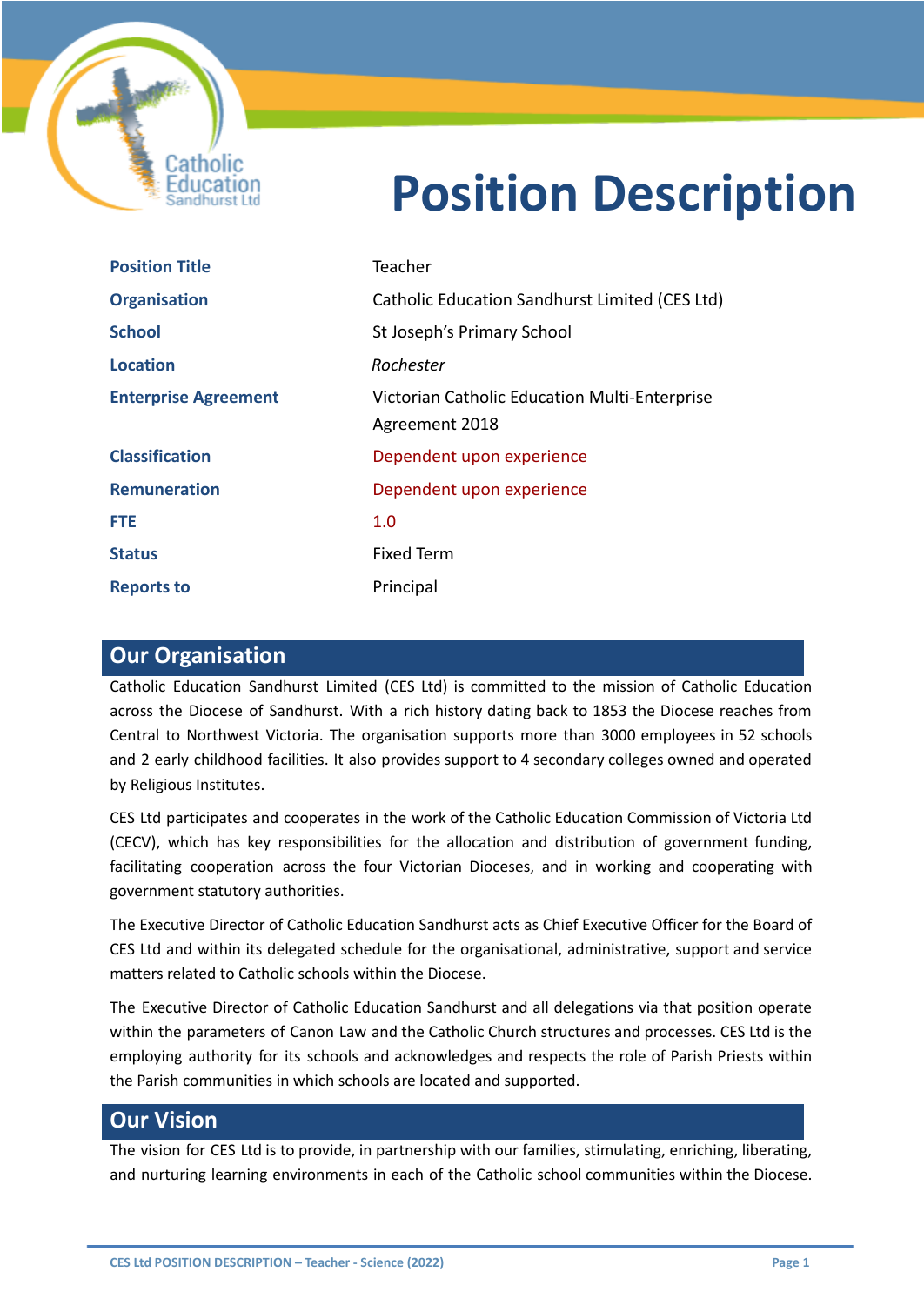At the heart of this vision is our commitment to the ongoing duty of care that we have for the safety, wellbeing and inclusion of all children and young people.

We believe:

- That the values of the Gospel are central to who we are, what we do, and how we act
- That we have a vital role in the mission of the Catholic Church to imagine and seek new horizons while respecting our Tradition
- That a strong sense of community is dependent on the quality of our collegial relationships
- That each person's potential is fostered through the dedicated ministry of Catholic Education
- In leadership encompassing vision, innovation, and empowerment

# **Our Values**

CES Ltd Values underpin and reflect the behaviours we expect of our staff:

#### **Principles of Catholic Social Teaching**

The identity of the Sandhurst Catholic School reflects the principles of Catholic social teaching, grounded in the person of Jesus, and interpreted and enacted for the "common good" in response to the "signs of the times".

These principles require that the dignity and potential of each person be fully respected within a climate that is conducive to peace, security, and development. This must find expression in the relationships, structures, curricula, planning, processes, and care in the everyday life of the school

#### **Respect**

Respect for the dignity and potential of each person within a climate that is conducive to peace, security, and development. This must find expression in the relationships, structures, curricula, planning, processes, and care in the everyday life of the school

#### **Partnerships**

The Sandhurst Catholic Schools do not function in isolation. In attending to the religious dimension of education, the most fundamental partnerships are those with parents/guardians and with local Catholic faith communities. The school is part of the wider Church community

#### **Faith**

The tasks of evangelisation, catechesis and religious education are shared by home, school and parish, with each having its own distinct contribution to make in a sense of genuine partnership.

## **School Summary**

St Joseph's Primary school is in Rochester, situated on the Campaspe River in Central Victoria.St Joseph's school is friendly and has a supportive environment where relationships are nurtured. St Joseph's has a unique sense of community where parents, staff and students' value and respect each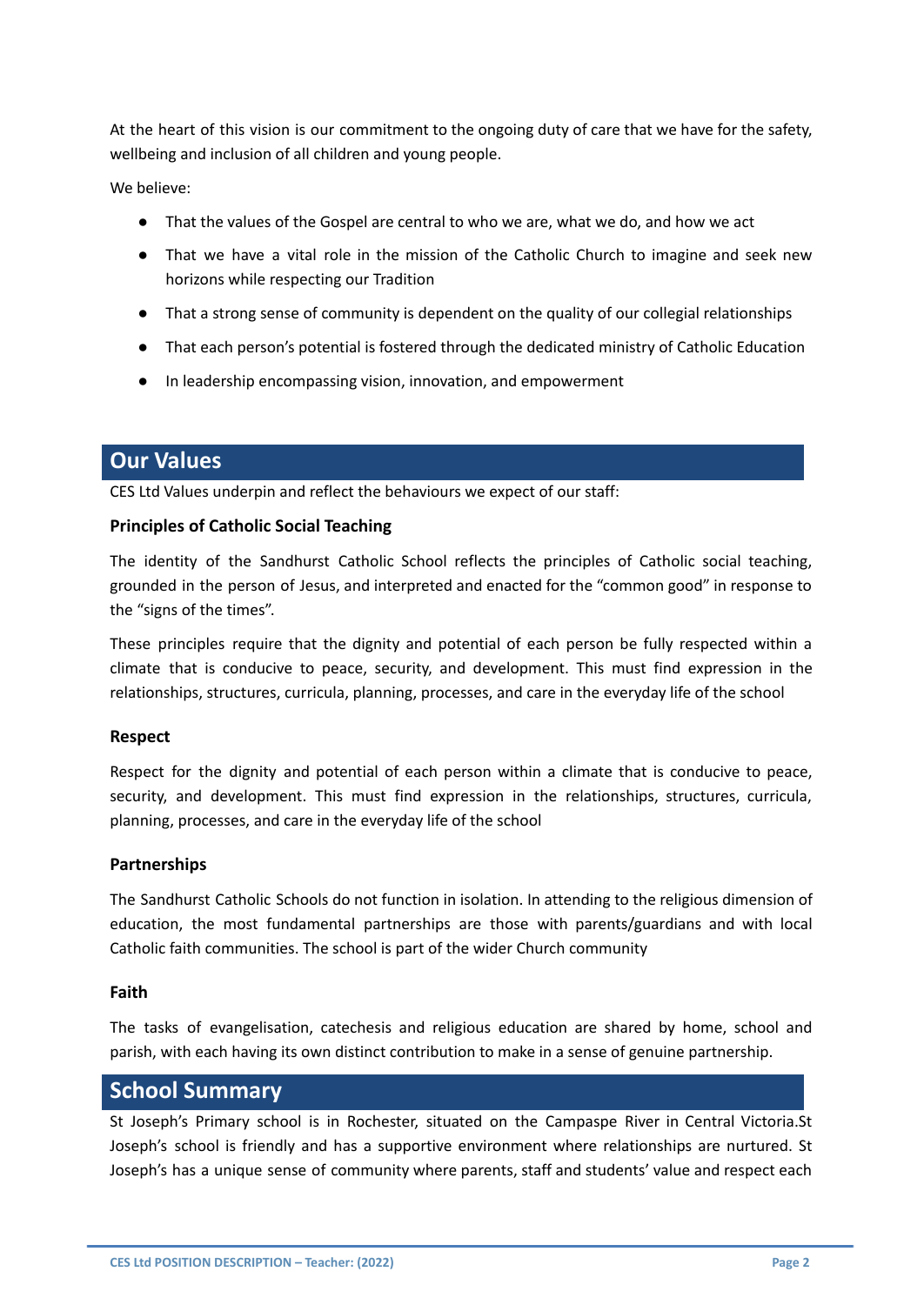other and where everyone who enters the school feels welcomed. The school is committed to individual student's learning where they are both supported and challenged in all the key learning areas and where the students experience ongoing success as learners. The school caters for all learning styles and encourages the students to take responsibility for their own learning and to think deeply.

# **Position Summary**

The primary focus for Classroom Teacher is to ensure their priorities focus on quality teaching and learning and the wellbeing of students and colleagues. A teacher's role extends outside the classroom and into the community, where they establish and maintain a supportive school environment. Teachers contribute to school planning and objectives, events, and the development of resources. The position of Teacher is to teach and educate students, adhering to state and national course requirements including the standards of professional practice – Australian Standards of Teaching – and the CECV.

The role of a teacher at St Joseph's Primary School is to evaluate the effect they have on student learning. To understand their impact and to act on this by gathering defensible and dependable evidence from many sources and hold collaborative discussions with colleagues and students about this evidence. They will do this within a child-safe environment. All members of staff are expected to support the school's Catholic ethos, traditions, and practices, and apply these to their work at all times. Professional responsibilities for teachers to guide professional knowledge, practice, and engagement. These are aligned to the Australian Professional Standards for Teacher which outline what a teacher should know and be able to do.

# **Key Responsibilities**

| <b>Professional Knowledge</b><br>students<br>Know<br>and<br>how they learn | To use data walls and student assessment information to<br>drive planning and the evaluation of student learning in order<br>to improve student outcomes |
|----------------------------------------------------------------------------|----------------------------------------------------------------------------------------------------------------------------------------------------------|
| Know the content and<br>$\bullet$<br>how to teach it                       | • Provide meaningful and regular feedback to individual<br>students on their progress                                                                    |
|                                                                            | To facilitate the assessment schedule of the school in order<br>$\bullet$<br>to monitor and evaluate the progress of all students                        |
|                                                                            | • To have a good understanding of the Victorian Curriculum in<br>order to improve the outcomes for all students                                          |
|                                                                            | To be responsible for writing formal academic reports,<br>hosting learning conversations and maintaining student<br>goals                                |
|                                                                            | To maintain relevant documentation to support student<br>learning, this may include but is not limited to;                                               |
|                                                                            | ○ Personal Learning Plans                                                                                                                                |
|                                                                            | ○ PSG meetings                                                                                                                                           |
|                                                                            | ○ Student Goal Setting                                                                                                                                   |
|                                                                            | ○ Anecdotal Notes on student progress                                                                                                                    |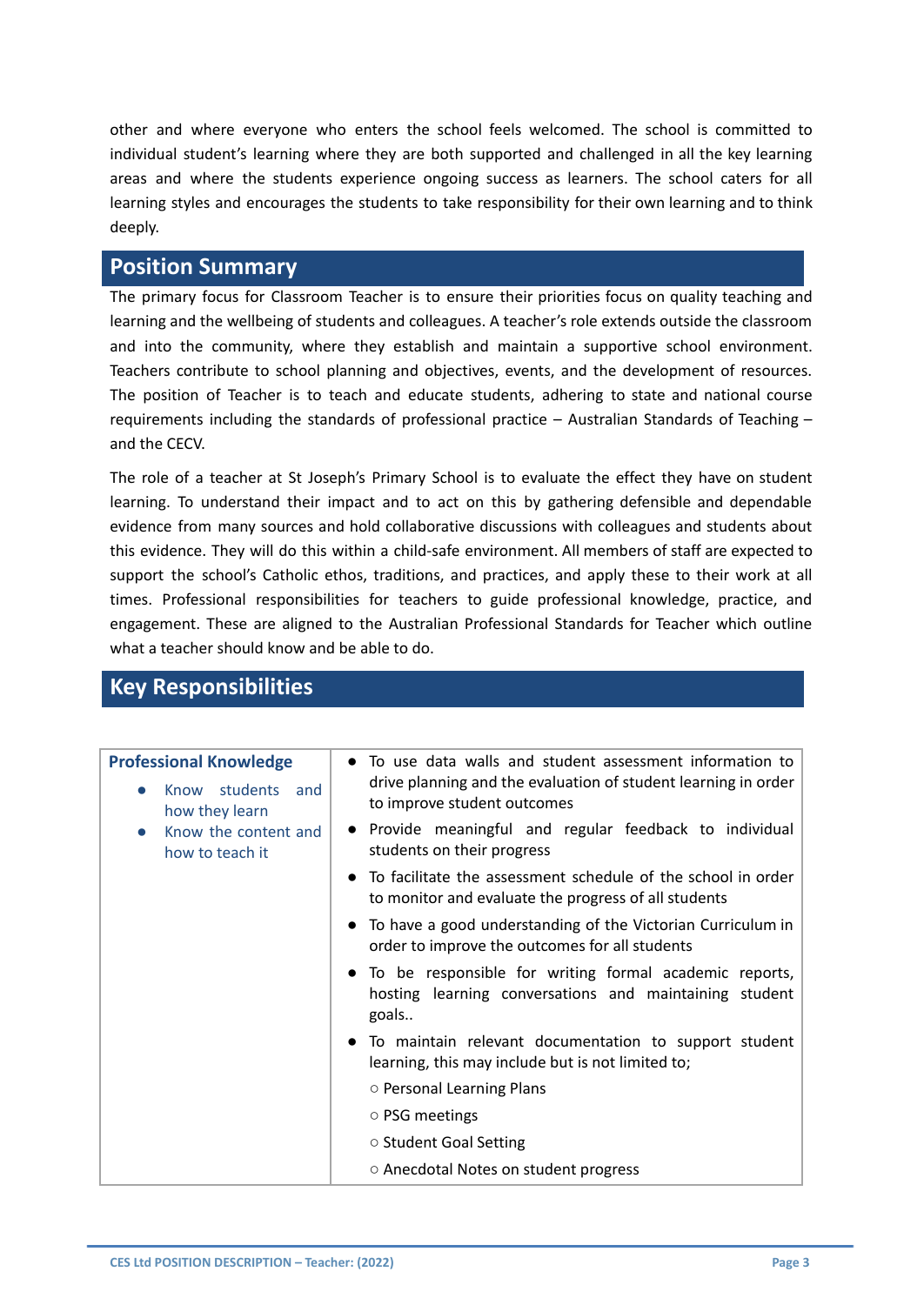|                                                                    | ○ Assessment records                                                                                                                                        |
|--------------------------------------------------------------------|-------------------------------------------------------------------------------------------------------------------------------------------------------------|
|                                                                    | To be a member of the NCCD team by participating in<br>moderation conversations                                                                             |
| <b>Professional Practice</b><br>Plan for an implement<br>$\bullet$ | Plan for and document effective teaching and learning to<br>$\bullet$<br>effectively implement the Victorian Curriculum                                     |
| effective teaching and<br>learning<br>Create and maintain          | Give appropriate time to planning for effective teaching and<br>$\bullet$<br>learning using the school's agreed framework for planning<br>and documentation |
| supportive and safe<br>learning environments                       | • Implement strategies which promote a healthy and positive<br>learning environment                                                                         |
| Assess,<br>provide<br>feedback and report<br>on student learning   | To be a positive participant in supporting and facilitating the<br><b>School Behaviour Framework</b>                                                        |
|                                                                    | To keep accurate records of student attendance using SIMON                                                                                                  |
|                                                                    | Embrace the use of ICT to enhance learning and support<br>students to use technology to enhance their learning                                              |
|                                                                    | ○ Assistive technology                                                                                                                                      |
|                                                                    | $\circ$ iPad program                                                                                                                                        |
|                                                                    | o Facilitation of the Digital Technologies curriculum                                                                                                       |
|                                                                    | • Liaise with Learning Support Officers to support effective<br>learning and teaching in the classroom                                                      |
|                                                                    | Liaise with Intervention teachers with the intention of<br>improving student outcomes                                                                       |
|                                                                    | To know, support and implement practical matters included in<br>the Staff Handbook                                                                          |
|                                                                    | Items in the staff handbook are to enable staff to understand<br>their professional responsibilities.                                                       |
|                                                                    | To be familiar with and comply with the school's child-safe<br>policy and code of conduct and any other policies or<br>procedures relating to child safety  |
|                                                                    | To take all reasonable measures to protect students from risks<br>of harm and injury that should have been reasonably foreseen<br>○ Class supervision       |
|                                                                    | ○ Yard Duty; including before and after school supervision<br>duties                                                                                        |
|                                                                    | $\circ$ Excursions and camps                                                                                                                                |
|                                                                    | $\circ$ Other supervision duties when required                                                                                                              |
|                                                                    | Proactively monitor and support student wellbeing                                                                                                           |
|                                                                    | ○ Exercise pastoral care in a manner which reflects school<br>values                                                                                        |
|                                                                    | $\circ$ Assist in the provision of a child-safe environment for<br>students.                                                                                |
|                                                                    | O Demonstrate duty of care to students in relation to their<br>physical and mental wellbeing.                                                               |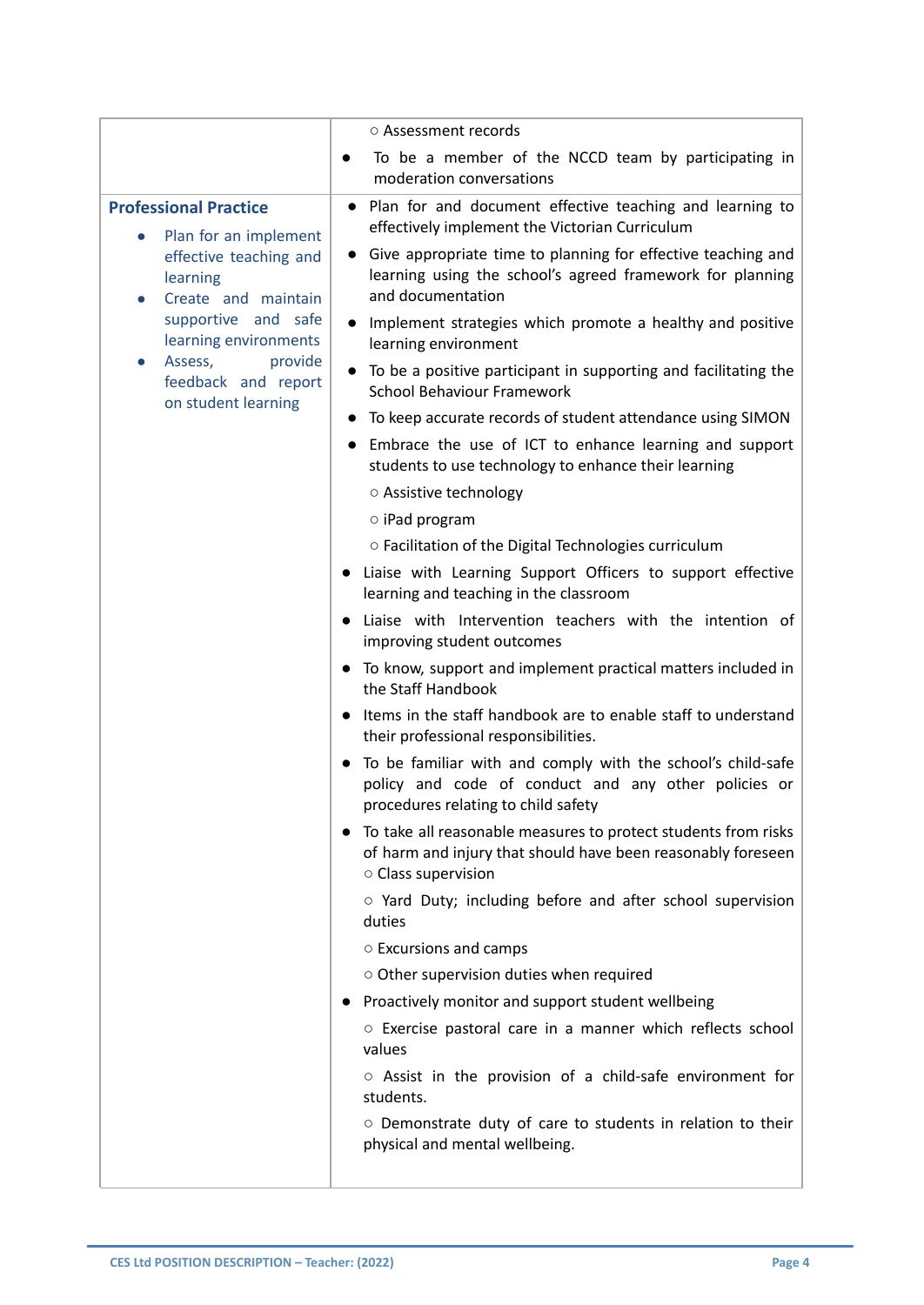#### **Professional Engagement**

- Engage in professional learning
- Engage professionally with colleagues, parents/carers and community
- To maintain open communication with parents and carers; this can be face-to-face, by phone or via email
- To plan for, prepare and evaluate camps and excursions relevant to own classroom and complete documentation requirements required to meet Duty of Care, Child Safety and Occupational Health and Safety compliance
- To participate in the planning, development, review and evaluation of the Victorian Curriculum as taught within the school
	- Whole school planning sessions
	- Term planning sessions
	- Weekly planning sessions
	- Professional Learning Team meetings
	- Moderation sessions
- Commit to ongoing professional learning in areas of personal and school priorities
	- Create an annual professional development plan for self
	- Participate in school wide professional learning relevant to the whole school professional learning plan
	- Actively participate in professional reading
- Participate in self appraisal process
- Support collegial learning; as a mentor teacher or by supporting a preservice teacher after consultation with the school's leadership team
- Be open to participating in research/professional learning activities that are relevant to the directions provided by the school's strategic plan
- Commit to ongoing professional development
- To support and be responsible for the implementation of School Policy, Practice and Programs
	- Actively participate in review preparation as required
	- Evaluate school policy where relevant to inform practice at St Joseph's Primary School
- To attend school assemblies and liturgical celebrations and other school organised activities relevant to your role as teacher within the school; including and not limited to:
	- Beginning and end of year mass
	- Sacraments
	- Some fundraising activities
	- National holidays ANZAC Day, Remembrance Day, Australia Day, where a staff representative is required.
- Maintain currency of Mandatory Reporting, Disability Standards for Education and CompliLearn modules (working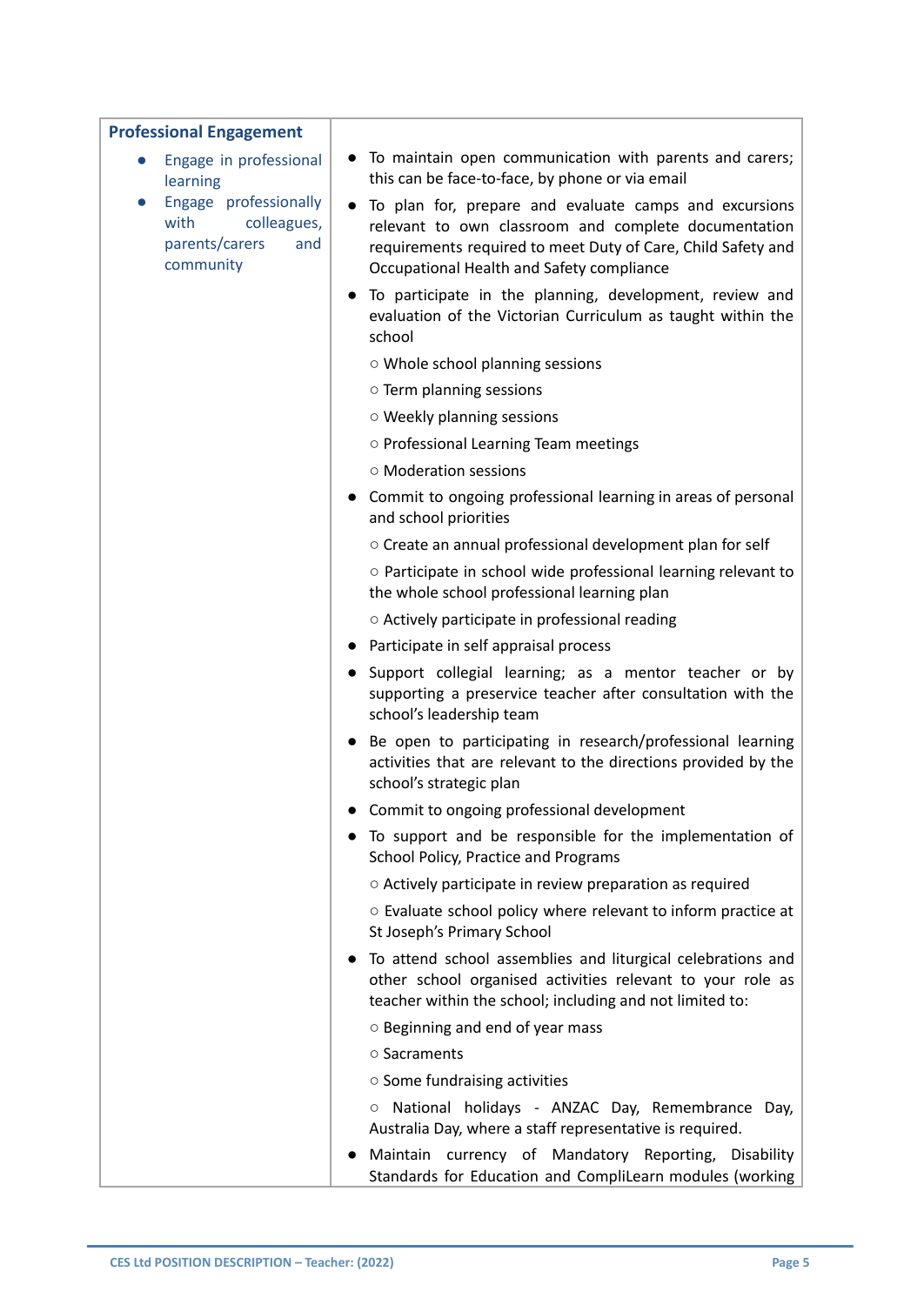| towards compliance), first aid, asthma, and anaphylaxis<br>training                         |
|---------------------------------------------------------------------------------------------|
| • Participate in duty supervision as rostered and other<br>supervision duties when required |

Carry out all other duties that are within the limits of the skill, ability, competence, and training of the employee, and aligned with the requirements of the role as may be directed from time to time.

# **Mandatory Responsibilities and Requirements**

### **Compliance with CES Ltd Policies and Procedures**

● All CES Ltd policies and procedures are available in either CompliSpace and/or the Staff Portal. It is expected that all employees of CES Ltd must ensure that they comply with policies, procedures and standard ways of work practices when carrying out their work. Any breaches in compliance may result in disciplinary action.

### **Compliance with Occupational Health and Safety**

● All CES Ltd employees have a responsibility to take reasonable care of their own health and safety along with the safety of others. In addition, it is expected that all employees comply with policies, safe work procedures, instructions, and rules of CES Ltd's OH&S Management System, including requirements to report any health, safety or wellbeing issues as well as eliminate hazards, follow instructions, and participate in training and consultation processes. You will also be required to provide evidence of your current First Aid, Anaphylaxis training and vaccination status prior to commencing employment with CES Ltd.

#### **Compliance with Child Safety Legislation**

● CES Ltd is committed to creating and maintaining a child safe school environment in which all students feel safe and are safe. They do this by promoting the safety, wellbeing, and inclusion of all children. All CES Ltd employees have a responsibility to comply with current Child Safety legislation. This includes keeping up to date with relevant mandatory reporting requirements and maintaining a valid working with children check or VIT registration. CES Ltd are committed to ensuring the safety of children in our care, as such rigorous reference and background checks are conducted at the pre-employment stage. All staff are also expected to comply with the Child Safety Code of Conduct as amended or varied from time to time.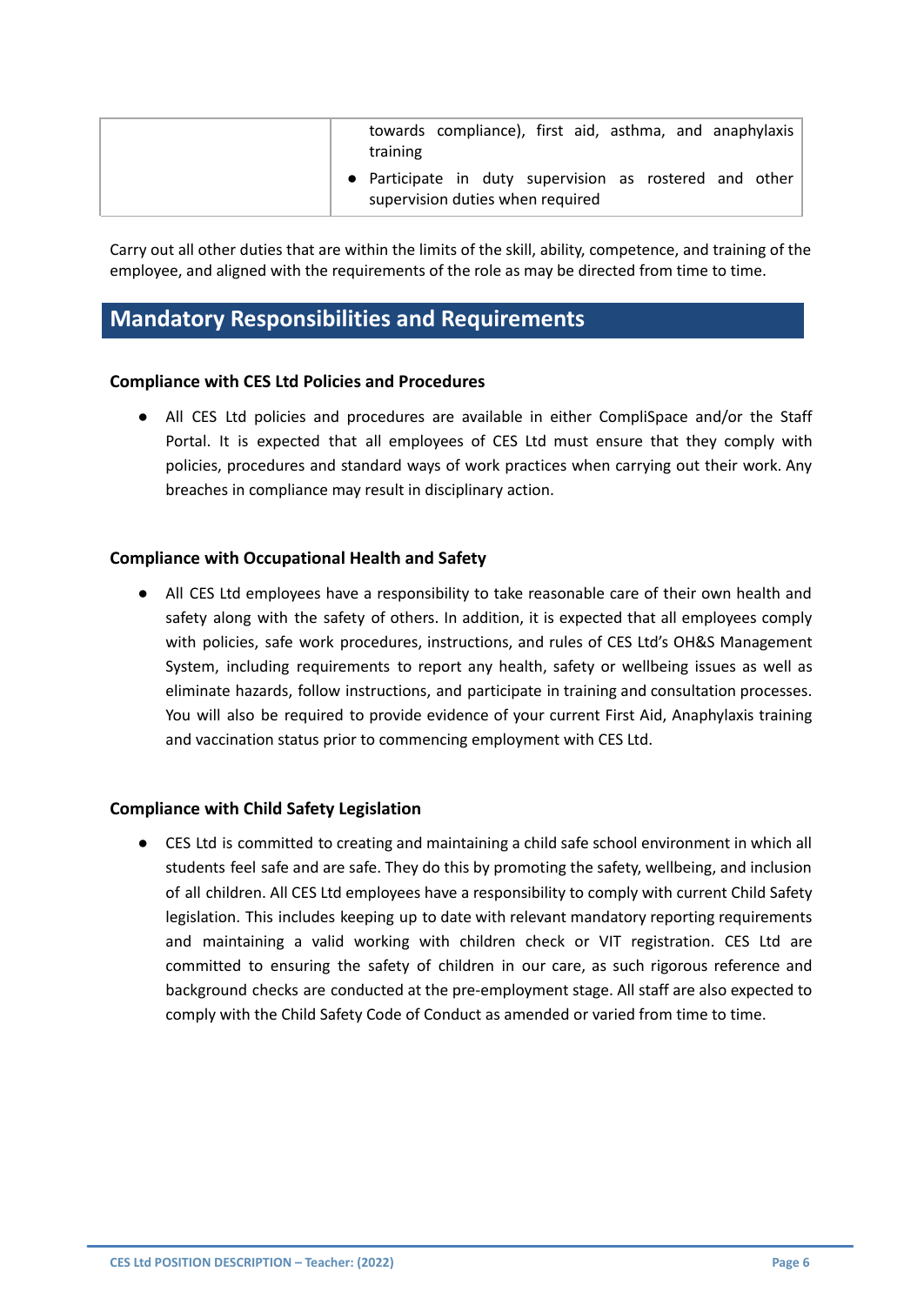# **Key Selection Criteria**

| <b>Essential</b> | <b>Qualifications and</b><br><b>Registrations</b>           | Tertiary qualifications in Education<br>$\bullet$<br>Registration with the Victorian Institute of Teaching<br>(VIT)<br>Accreditation to teach within a Catholic school or<br>$\bullet$<br>accreditation to teach religious education<br>(or<br>willingness to commence upon appointment)<br>Proof of vaccination<br>$\bullet$<br><b>First Aid Certificate</b><br>$\bullet$<br>Anaphylaxis Certificate<br>$\bullet$                                                                                                                                                                                                                                                                                                            |
|------------------|-------------------------------------------------------------|-------------------------------------------------------------------------------------------------------------------------------------------------------------------------------------------------------------------------------------------------------------------------------------------------------------------------------------------------------------------------------------------------------------------------------------------------------------------------------------------------------------------------------------------------------------------------------------------------------------------------------------------------------------------------------------------------------------------------------|
|                  | <b>Knowledge and</b><br><b>Experience</b>                   | Experience and proven record in effective learning<br>$\bullet$<br>teaching<br>skills, including management of<br>and<br>composite classes/ mixed ability classes<br>Demonstrated understanding and experience of the<br>$\bullet$<br>learning and teaching pedagogy associated with the<br>Victorian Curriculum<br>An understanding and willingness to work within the<br>$\bullet$<br>AITSL standards framework<br>understanding of contemporary<br>Demonstrated<br>$\bullet$<br>learning and professional learning practices<br>Demonstrated ability to work with students, parents<br>and teachers to provide a supportive learning<br>that<br>embraces<br>environment<br>challenges<br>with<br>confidence and resilience |
|                  | <b>Commitment to</b><br><b>Catholic</b><br><b>Education</b> | Demonstrated commitment to Catholic Education and<br>$\bullet$<br>Catholic Identity along with an understanding and<br>willingness to work within the Catholic ethos,<br>traditions, and practices and embed this into all<br>aspects of the curriculum.                                                                                                                                                                                                                                                                                                                                                                                                                                                                      |
|                  | <b>Commitment to</b><br><b>Child Safety</b>                 | Must be able to demonstrate an understanding of<br>$\bullet$<br>appropriate behaviours when engaging with children<br>Demonstrated understanding of legal obligations<br>relating to child safety including mandatory reporting                                                                                                                                                                                                                                                                                                                                                                                                                                                                                               |
|                  | <b>Skills and</b><br><b>Attributes</b>                      | Proven experience in using ICT to teach subject areas<br>$\bullet$<br>including but not limited to Google Applications and<br>Microsoft suite.<br>Excellent oral and written communication skills,<br>$\bullet$<br>including the ability to communicate with children,<br>parents, and the school community<br>Proven ability to work as part of a team<br>Well-developed communication and interpersonal<br>skills with the capacity to continue to build strong<br>relationships with students, staff, parents and our<br>parish community.                                                                                                                                                                                 |